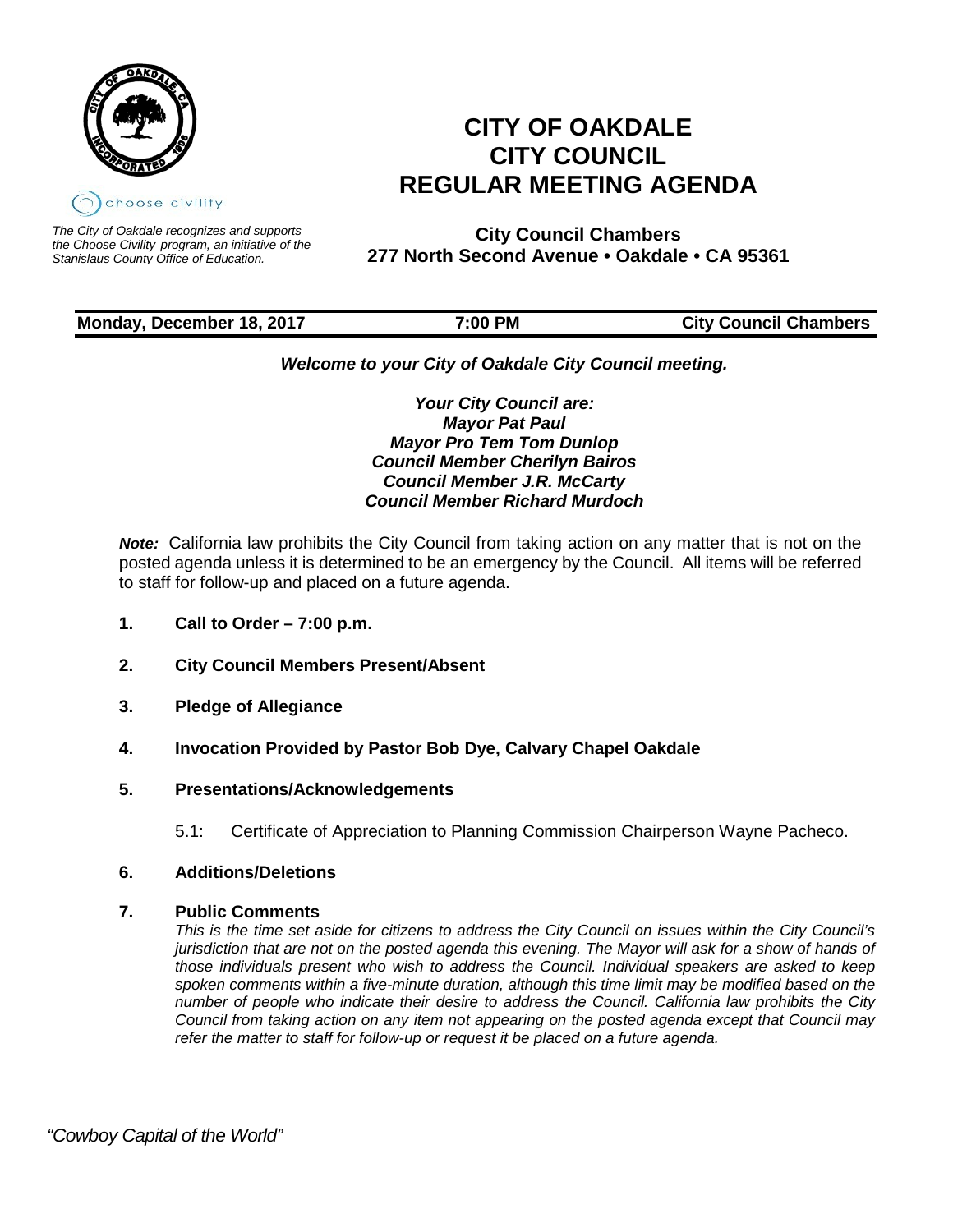

## **8. Appointment to Boards and Commissions**

8.1: Consider appointment of Ami Poncabare to the Planning Commission.

Recommended Action: Appoint by Minute Order Ami Poncabare to the Planning Commission.

## **9. City Council Consent Agenda**

The consent agenda is comprised of Items 9.1 through 9.6. Unless there is discussion by a member of the audience/Council they may be approved in one motion.

- 9.1: Approve the Regular City Council Meeting Minutes of December 4, 2017.
- 9.2: Receive and File the Warrant List for the period of November 30, 2017 to December 13, 2017.
- 9.3: Waive Readings of Ordinances/Resolutions except by Title.
- 9.4: Approve by Minute Order Tree Removal Permit for (1) Cork Oak Tree (Quercus suber) Located in the Front Yard of a Residence Located at 153 Little Johns Creek Drive.
- 9.5: Adopt Resolution 2017-\_\_\_\_, a Resolution of the City of Oakdale City Council Authorizing the City Manager to Execute an Annual Funding Agreement with the City of Turlock/Stanislaus County HOME Consortium Designating the City of Oakdale as a Sub-Recipient of HOME Investment Partnership Program Funds for Fiscal Year 2017- 2018.
- 9.6: Adopt Resolution 2017-\_\_\_\_, a Resolution of the City of Oakdale City Council Authorizing the Purchase of a Replacement Radiator Core for the Wastewater Treatment Plant Emergency Generator from Energy Systems in the Amount of \$25,560.65 Funded by the Sewer Sanitation Fund Equipment Maintenance Account 622-4151-444-24-02.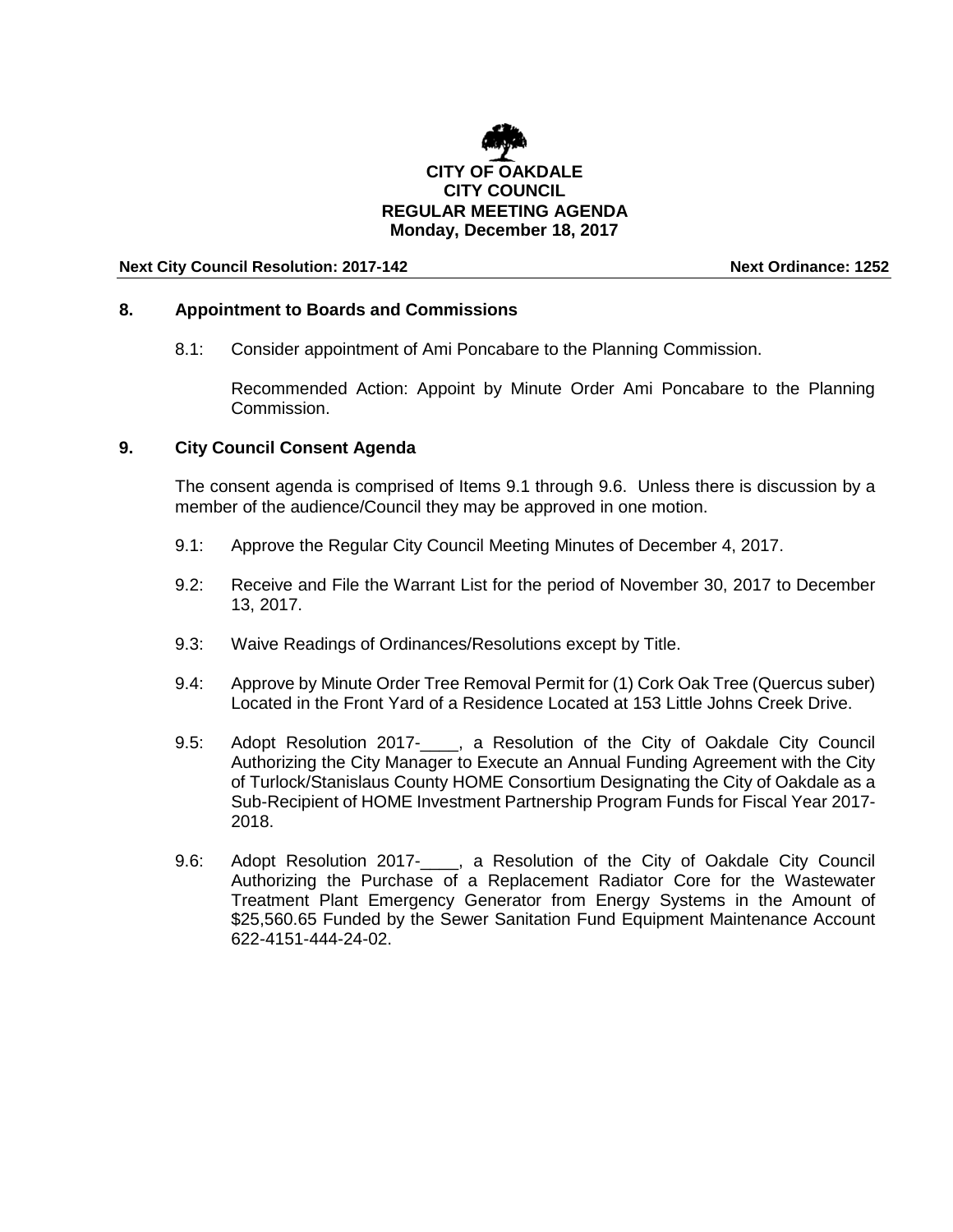

# **10. Public Hearings**

10.1: Consider Introducing and Waiving the First Reading of an Ordinance of the City of Oakdale, California (also known as CODE TEXT AMENDMENT 2017-18) an Ordinance of the City of Oakdale, California Cannabis Zoning Regulations: Municipal Code Text Amendment to Section 36-6 – "R-A" Residential-Agricultural District, Section 36-7 - "R-1" Single-Family Residential Zone, Section 36-8 - "R-2/R-2-M" Duplex-Residential District, Section 36-9 "R-3" Multiple-Family Residential District, Section 36-10 - "C-1" Neighborhood-Commercial District, Section 36-11 – "C-C" Central-Commercial District, Section 36-12 – "C-2" General-Commercial District, Section 36-13 – "L-M" Limited-Industrial District and Section 36-14 – "M-1" Light-Industrial District of the Oakdale City Code, Chapter 36 - Zoning, to allow for personal and commercial cannabis activities.

The proposed project is exempt from analysis under the California Environmental Quality Act (CEQA) under the general rule that CEQA applies only to projects that have the potential for causing significant environmental effects, as specified in Section 15061(b)(3). Additionally, the Medicinal and Adult-Use Cannabis Regulation and Safety Act provides an exemption under CEQA for any ordinance, rule, or regulation by a city that requires discretionary review and approval for commercial cannabis activity, as specified in subdivision (h) of Section 20655 of the Business and Professions Code*. Public Hearing Notice Published in the Oakdale Leader December 6, 2017.*

Recommended Action: Open the public hearing, request public testimony and continue the public hearing to Tuesday, January 16, 2017.

10.2: Consider Introducing and Waiving the First Reading of an Ordinance of the City of Oakdale, California, a City-initiated amendment to the Oakdale Municipal Code, Chapter 28 to consider, review and receive public comment on amending the Oakdale Municipal Code, Chapter 28, Sewers and Sewage Disposal, pertaining to the rules and regulations governing sewage disposal. The Code Text Amendment includes specific language related to the City of Oakdale's Pretreatment Program, required by the Clean Water Act, Title 40 of the Code of Federal Regulations (CFR), Part 403, which identifies specific discharge standards and requirements that apply to sources of non-domestic sewage disposal. *Public Hearing Notice Published in the Oakdale Leader December 6, 2017.*

The proposed Ordinance does not Constitute a Project under the California Environmental Quality Act. The Proposed Project is Exempt from Analysis under the California Environmental Quality Act (CEQA) under the General Rule that CEQA Applies Only to Projects that have the Potential for Causing Significant Environmental Effects, as specified in Section 15061(b)(3).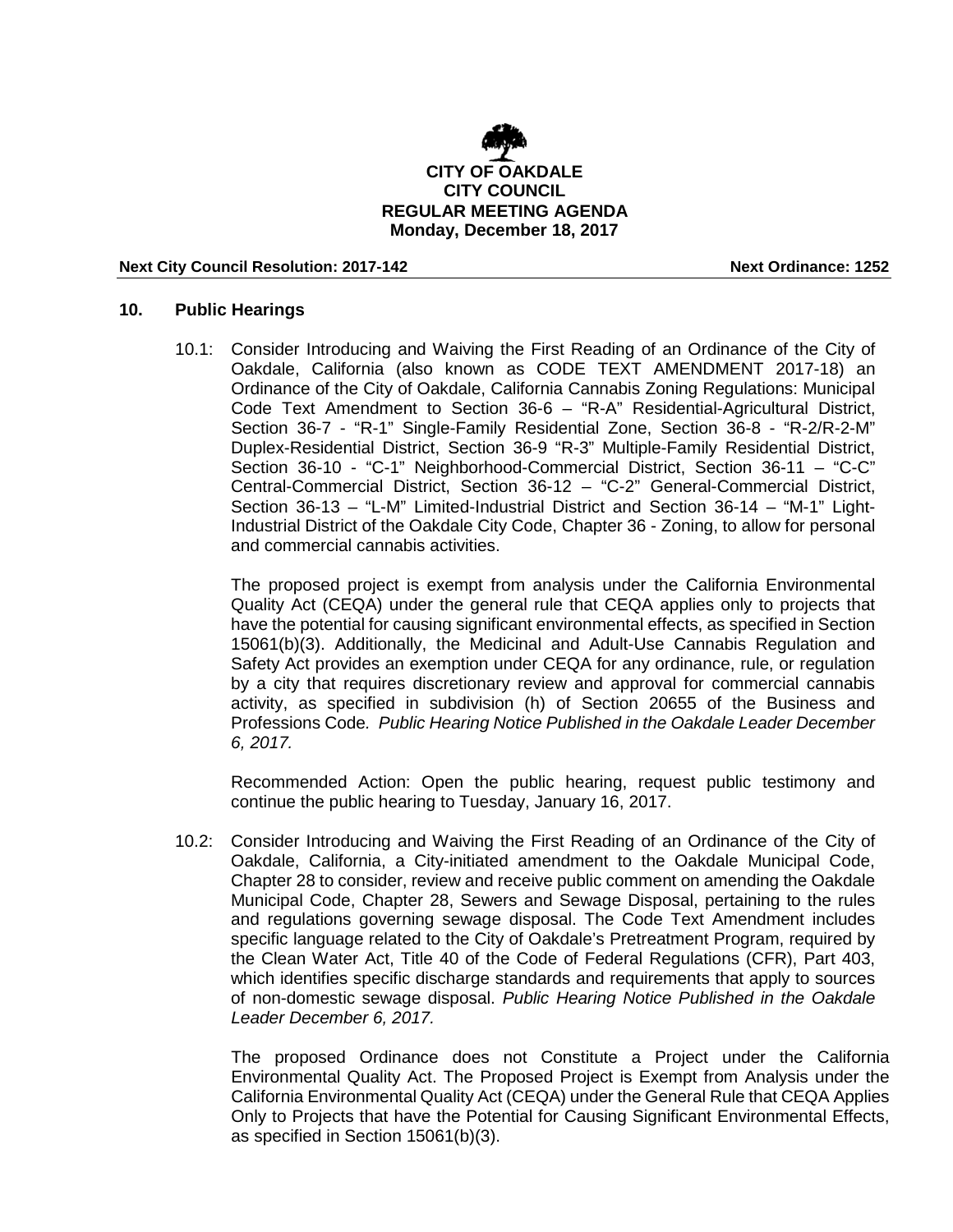

Recommended Action: Open the public hearing, request public testimony and continue the public hearing to Tuesday, January 16, 2017.

## **11. Staff Reports**

11.1: Consider a Resolution of the City of Oakdale City Council Awarding a Contract to Modesto Sand and Gravel for the Demolition of a City Owned Mobile Home and Site in the Amount of \$10,100.00 which includes a 10% Contingency to be funded from Sewer Sanitation Fund 622.

Recommended Action: Adopt Resolution 2017-\_\_\_\_, a Resolution of the City Council of the City of Oakdale Awarding a Contract to Modesto Sand and Gravel for the Demolition of a City Owned Mobile Home and in the Amount of \$10,100.00 which includes a 10% Contingency to be funded from Sewer Sanitation Fund 622.

11.2: Consider Accepting by Minute Order the October 2017 Treasurer's Report.

Recommended Action: Accept by Minute Order, the October 2017 Treasurer's Report.

11.3: Consider a Resolution of the City of Oakdale City Council Authorizing the City Manager to Execute the Measure L Master Funding Agreement between the Stanislaus County of Governments and the City of Oakdale.

Recommended Action: Adopt Resolution 2017-\_\_\_\_, a Resolution of the City Council of the City of Oakdale Authorizing the City Manager to Execute the Measure L Master Funding Agreement between the Stanislaus County of Governments and the City of Oakdale.

## **12. City Manager's Report**

- 12.1: December 2017 Department Reports.
- **13. City Council Items**
- **14. Adjournment**

**The next regular meeting of the Oakdale City Council will be held Tuesday, January 16, 2018 at 7:00 p.m. in the City Council Chamber.**